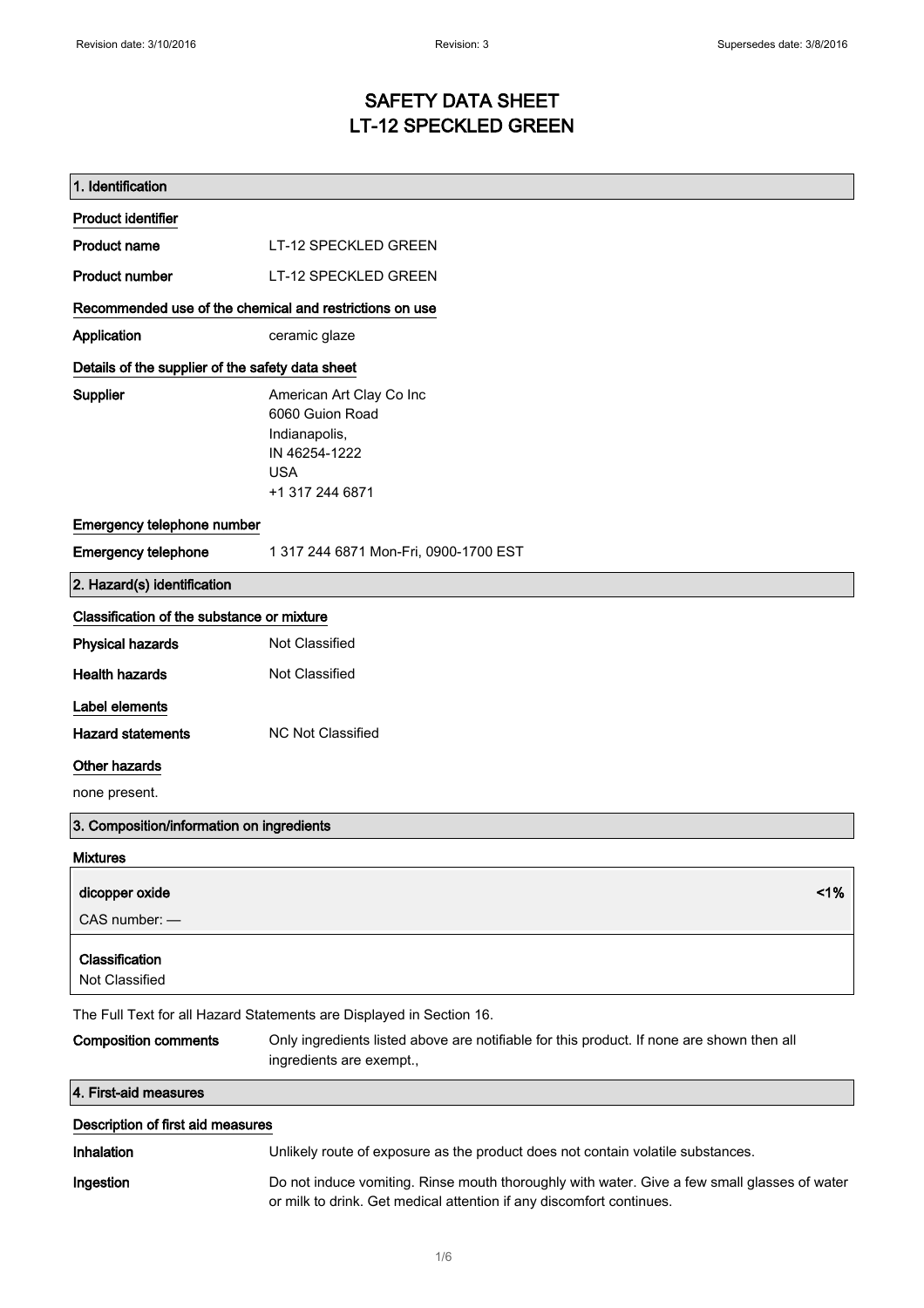| <b>Skin Contact</b>                                   | Wash skin thoroughly with soap and water.                                                                                                                                                                                                                                                                   |  |
|-------------------------------------------------------|-------------------------------------------------------------------------------------------------------------------------------------------------------------------------------------------------------------------------------------------------------------------------------------------------------------|--|
| Eye contact                                           | Rinse with water.                                                                                                                                                                                                                                                                                           |  |
|                                                       | Most important symptoms and effects, both acute and delayed                                                                                                                                                                                                                                                 |  |
| Inhalation                                            | Read Section 2 for any specific precautions associated with this product. In general, breathing<br>any type of dust/mist can and may aggravate irritation of the throat and lungs.                                                                                                                          |  |
| Ingestion                                             | Read Section 2 for any specific precautions associated with the use of this product. Products<br>with specific warnings about ingestion will give guidance there.                                                                                                                                           |  |
| <b>Skin contact</b>                                   | Read Section 2 for any specific precautions associated with the use of this product. In general<br>most ceramic glazes, clays and special products will tend to have a drying effect on the skin<br>and may cause some sensitivity to users with sensitive skin.                                            |  |
| Eye contact                                           | Read Section 2 for any specific precautions associated with the use of this product. In general<br>most ceramic and special products contain materials that maybe abrasive to eyes. Keeping<br>materials from contacting the eyes is prudent. If contact does occur, flush with clean water, do<br>not rub. |  |
|                                                       | Indication of immediate medical attention and special treatment needed                                                                                                                                                                                                                                      |  |
| Notes for the doctor                                  | Treat symptomatically.                                                                                                                                                                                                                                                                                      |  |
| 5. Fire-fighting measures                             |                                                                                                                                                                                                                                                                                                             |  |
| <b>Extinguishing media</b>                            |                                                                                                                                                                                                                                                                                                             |  |
| Suitable extinguishing media                          | Use fire-extinguishing media suitable for the surrounding fire.                                                                                                                                                                                                                                             |  |
| Special hazards arising from the substance or mixture |                                                                                                                                                                                                                                                                                                             |  |
| Specific hazards                                      | The product is not believed to present a hazard due to its physical nature.                                                                                                                                                                                                                                 |  |
| <b>Advice for firefighters</b>                        |                                                                                                                                                                                                                                                                                                             |  |
| Special protective equipment<br>for firefighters      | Use protective equipment appropriate for surrounding materials.                                                                                                                                                                                                                                             |  |
| 6. Accidental release measures                        |                                                                                                                                                                                                                                                                                                             |  |
|                                                       | Personal precautions, protective equipment and emergency procedures                                                                                                                                                                                                                                         |  |
| <b>Personal precautions</b>                           | For personal protection, see Section 8.                                                                                                                                                                                                                                                                     |  |
| <b>Environmental precautions</b>                      |                                                                                                                                                                                                                                                                                                             |  |
| <b>Environmental precautions</b>                      | Please read Section 2 completely. If any environmental warnings such as; H411 or H412 are<br>listed in Section 2, please use appropriate procedures when disposing of product and<br>container. Do not put materials into waterways or sewers.                                                              |  |
| Methods and material for containment and cleaning up  |                                                                                                                                                                                                                                                                                                             |  |
| Methods for cleaning up                               | Collect spillage for reclamation or absorb in vermiculite, dry sand or similar material.                                                                                                                                                                                                                    |  |
| Reference to other sections                           | For waste disposal, see Section 13. For personal protection, see Section 8.                                                                                                                                                                                                                                 |  |
| 7. Handling and storage                               |                                                                                                                                                                                                                                                                                                             |  |
| Precautions for safe handling                         |                                                                                                                                                                                                                                                                                                             |  |
| <b>Usage precautions</b>                              | Read label before use. Do not eat, drink or smoke when using this product. Good personal<br>hygiene procedures should be implemented. Wash hands and any other contaminated areas<br>of the body with soap and water before leaving the work site.                                                          |  |

Conditions for safe storage, including any incompatibilities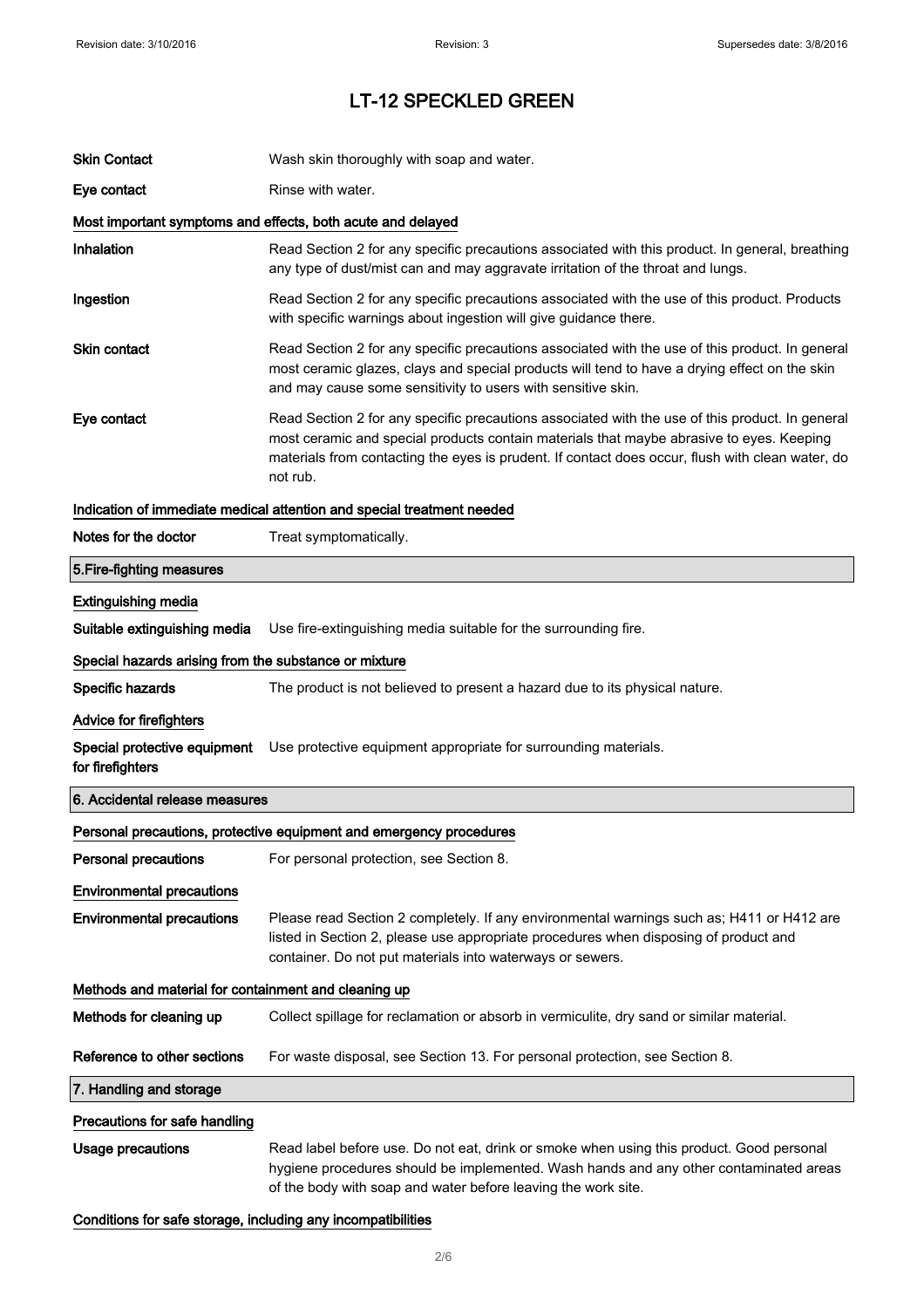| Storage precautions                      | Store in tightly-closed, original container in a dry and cool place.                                                                                                                                                 |
|------------------------------------------|----------------------------------------------------------------------------------------------------------------------------------------------------------------------------------------------------------------------|
| Specific end uses(s)                     |                                                                                                                                                                                                                      |
| Specific end use(s)                      | The identified uses for this product are detailed in Section 1.2.                                                                                                                                                    |
| 8. Exposure Controls/personal protection |                                                                                                                                                                                                                      |
| Ingredient comments                      | Only ingredients listed n Section 3 are notifiable for this product. If none are shown then all<br>ingredients are exempt.                                                                                           |
| <b>Exposure controls</b>                 |                                                                                                                                                                                                                      |
| Appropriate engineering<br>controls      | No specific ventilations requirements unless the "FAN" pictogram is shown above or specified<br>in Section 2.                                                                                                        |
| Eye/face protection                      | No specific eye protection required unless the "EYE PROTECTION" pictogram is shown<br>above or specified in Section 2.                                                                                               |
| Hand protection                          | No specific hand protection required unless the "HAND PROTECTION" pictogram is shown<br>above or specified in Section 2.                                                                                             |
| Hygiene measures                         | Using good personal hygiene practices is always appropriate. Keeping a clean work space,<br>cleaning up properly when done, and not eating, drinking or smoking when using this product.                             |
| Respiratory protection                   | No specific respiratory protection required unless the "RESPIRATOR" pictogram is shown<br>above or specified in Section 2. Using the appropriate certified protection for the operation is<br>important if required. |

## 9. Physical and Chemical Properties

| Information on basic physical and chemical properties |                           |
|-------------------------------------------------------|---------------------------|
| Appearance                                            | Colored liquid.           |
| Color                                                 | Various colors.           |
| Odor                                                  | Almost odorless.          |
| <b>Odor threshold</b>                                 | No information available. |
| pH                                                    | $6 - 8$                   |
| <b>Melting point</b>                                  | No information available. |
| Initial boiling point and range                       | No information available. |
| Flash point                                           | No information available. |
| <b>Evaporation rate</b>                               | No information available. |
| Flammability (solid, gas)                             | No information available. |
| Upper/lower flammability or<br>explosive limits       | No information available. |
| Vapour pressure                                       | No information available. |
| <b>Relative density</b>                               | Greater than 1.0          |
| Solubility(ies)                                       | Not applicable.           |
| <b>Partition coefficient</b>                          | No information available. |
| Auto-ignition temperature                             | Not applicable.           |
| <b>Decomposition Temperature</b>                      | No information available. |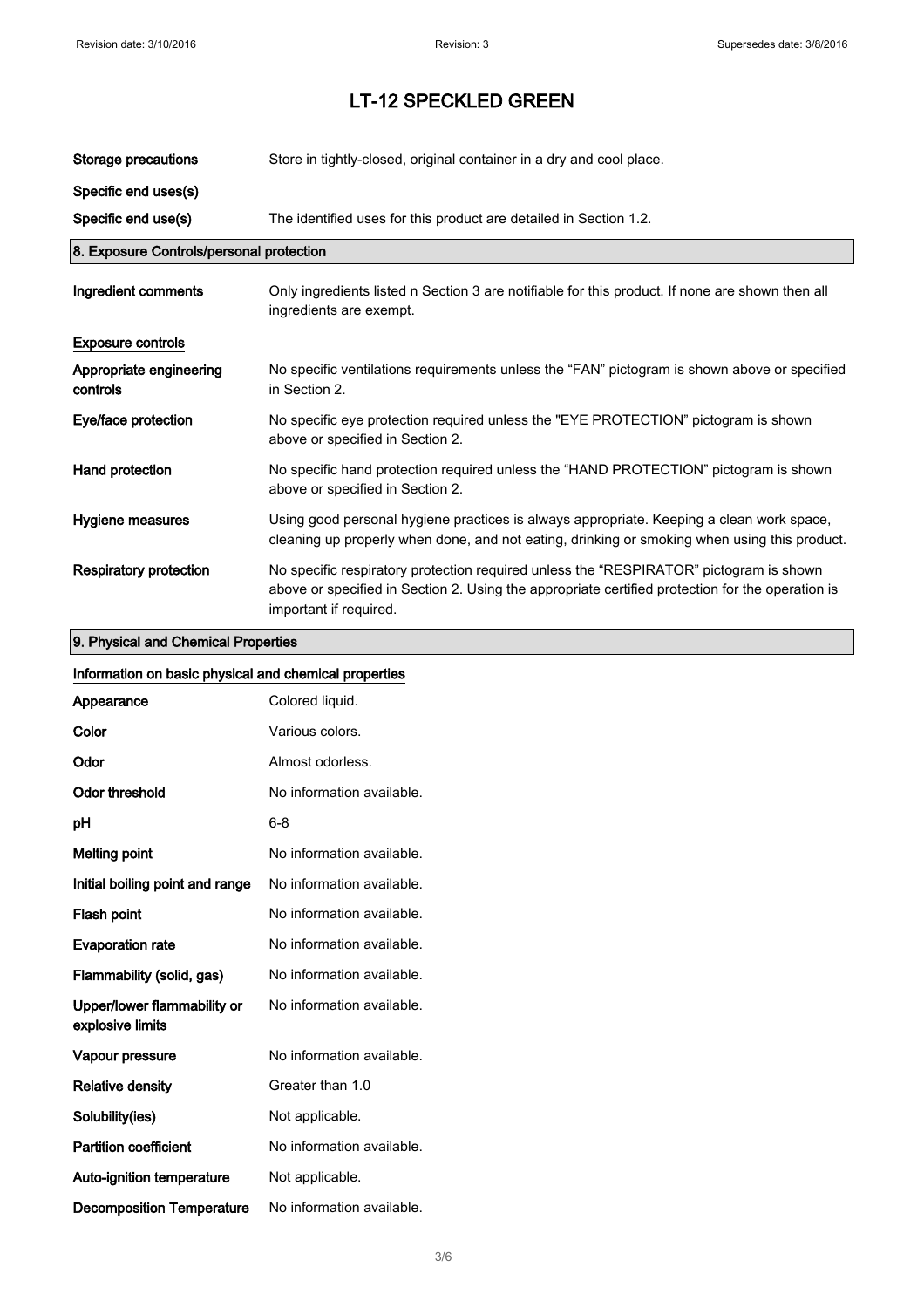| <b>Viscosity</b>                                       | No information available.                                                                                                                                                                                                                      |
|--------------------------------------------------------|------------------------------------------------------------------------------------------------------------------------------------------------------------------------------------------------------------------------------------------------|
| <b>Explosive properties</b>                            | none                                                                                                                                                                                                                                           |
| <b>Oxidising properties</b>                            | none                                                                                                                                                                                                                                           |
| Other information                                      | Not applicable.                                                                                                                                                                                                                                |
| 10. Stability and reactivity                           |                                                                                                                                                                                                                                                |
| Reactivity                                             | There are no known reactivity hazards associated with this product.                                                                                                                                                                            |
| <b>Stability</b>                                       | No particular stability concerns.                                                                                                                                                                                                              |
| Possibility of hazardous<br>reactions                  | None known.                                                                                                                                                                                                                                    |
| <b>Conditions to avoid</b>                             | None known.                                                                                                                                                                                                                                    |
| <b>Materials to avoid</b>                              | None known.                                                                                                                                                                                                                                    |
| Hazardous decomposition<br>products                    | None known.                                                                                                                                                                                                                                    |
| 11. Toxicological information                          |                                                                                                                                                                                                                                                |
| Information on toxicological effects                   |                                                                                                                                                                                                                                                |
| <b>Toxicological effects</b>                           | Please read Section 2 thoroughly to understand the toxicological risks, (if any) and<br>precautions for safe use (if any).                                                                                                                     |
| Skin corrosion/irritation                              |                                                                                                                                                                                                                                                |
| <b>Skin sensitization</b><br><b>Skin sensitisation</b> | Based on available data the classification criteria are not met.                                                                                                                                                                               |
|                                                        |                                                                                                                                                                                                                                                |
| Eye contact                                            | May cause temporary eye irritation.                                                                                                                                                                                                            |
| 12. Ecological Information                             |                                                                                                                                                                                                                                                |
| Ecotoxicity                                            | Please read Section 2 completely. If any environmental warnings such as; H411 or H412 are<br>listed in Section 2, please use appropriate procedures when disposing of product and<br>container. Do not put materials into waterways or sewers. |
| <b>Toxicity</b>                                        |                                                                                                                                                                                                                                                |
| <b>Toxicity</b>                                        | Please read Section 2 completely. If any environmental warnings such as; H411 or H412 are<br>listed in Section 2, please use appropriate procedures when disposing of product and<br>container. Do not put materials into waterways or sewers. |
| Persistence and degradability                          |                                                                                                                                                                                                                                                |
| Persistence and degradability                          | No data available.                                                                                                                                                                                                                             |
| Biodegradation                                         | Not inherently biodegradable.                                                                                                                                                                                                                  |
| <b>Bioaccumulative potential</b>                       |                                                                                                                                                                                                                                                |
| <b>Partition coefficient</b>                           | No information available.                                                                                                                                                                                                                      |
| Mobility in soil                                       |                                                                                                                                                                                                                                                |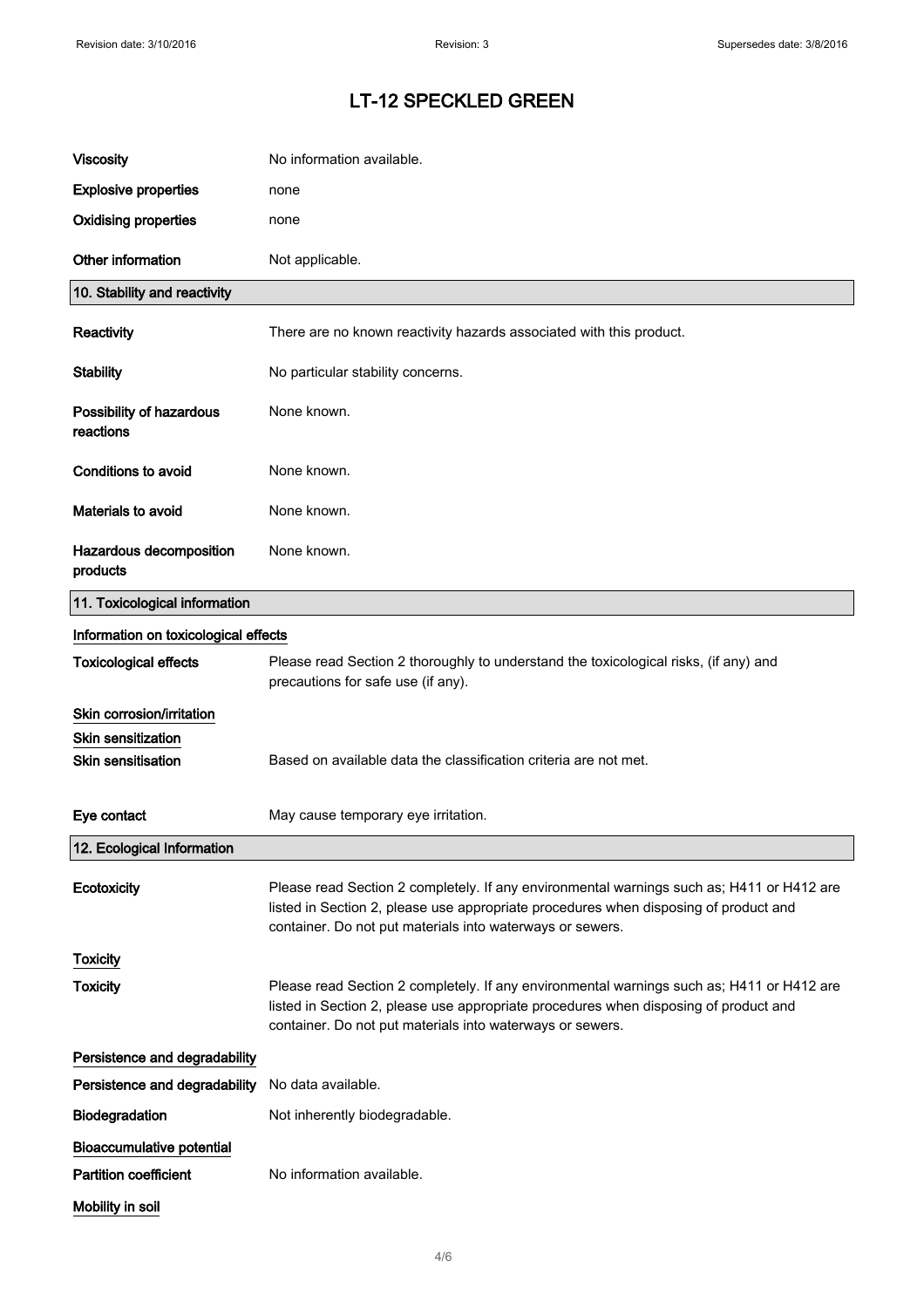| <b>Mobility</b>                       | Semi-mobile.                                                                                                                                                                                 |  |
|---------------------------------------|----------------------------------------------------------------------------------------------------------------------------------------------------------------------------------------------|--|
| Results of PBT and vPvB assessment    |                                                                                                                                                                                              |  |
| Results of PBT and vPvB<br>assessment | This product does not contain any substances classified as PBT or vPvB.                                                                                                                      |  |
| Other adverse effects                 |                                                                                                                                                                                              |  |
| Other adverse effects                 | None known.                                                                                                                                                                                  |  |
| 13. Disposal considerations           |                                                                                                                                                                                              |  |
| Waste treatment methods               |                                                                                                                                                                                              |  |
| <b>General information</b>            | Dispose of waste product or used containers in accordance with local regulations When<br>handling waste, the safety precautions applying to handling of the product should be<br>considered. |  |
| 14. Transport information             |                                                                                                                                                                                              |  |
| General                               | The product is not covered by international regulations on the transport of dangerous goods<br>(IMDG, IATA, DoT).                                                                            |  |
| <b>UN Number</b>                      |                                                                                                                                                                                              |  |
| Not applicable.                       |                                                                                                                                                                                              |  |
| UN proper shipping name               |                                                                                                                                                                                              |  |
| Not applicable.                       |                                                                                                                                                                                              |  |
| Transport hazard class(es)            |                                                                                                                                                                                              |  |
| No transport warning sign required.   |                                                                                                                                                                                              |  |
| Packing group                         |                                                                                                                                                                                              |  |
| Not applicable.                       |                                                                                                                                                                                              |  |
| <b>Environmental hazards</b>          |                                                                                                                                                                                              |  |

#### Environmentally Hazardous Substance

Please refer to Section 2 for any environmental hazards associated with this product. If H411/H412 warnings are shown then please verify packaging and labeling requirements for larger volumes.

#### Special precautions for user

Not applicable.

### Transport in bulk according to Not applicable. Annex II of MARPOL 73/78 and the IBC Code

### 15. Regulatory information

### US State Regulations

#### California Proposition 65 Carcinogens and Reproductive Toxins

None of the ingredients are listed or exempt.

### Inventories

#### Canada - DSL/NDSL

All the ingredients are listed or exempt.